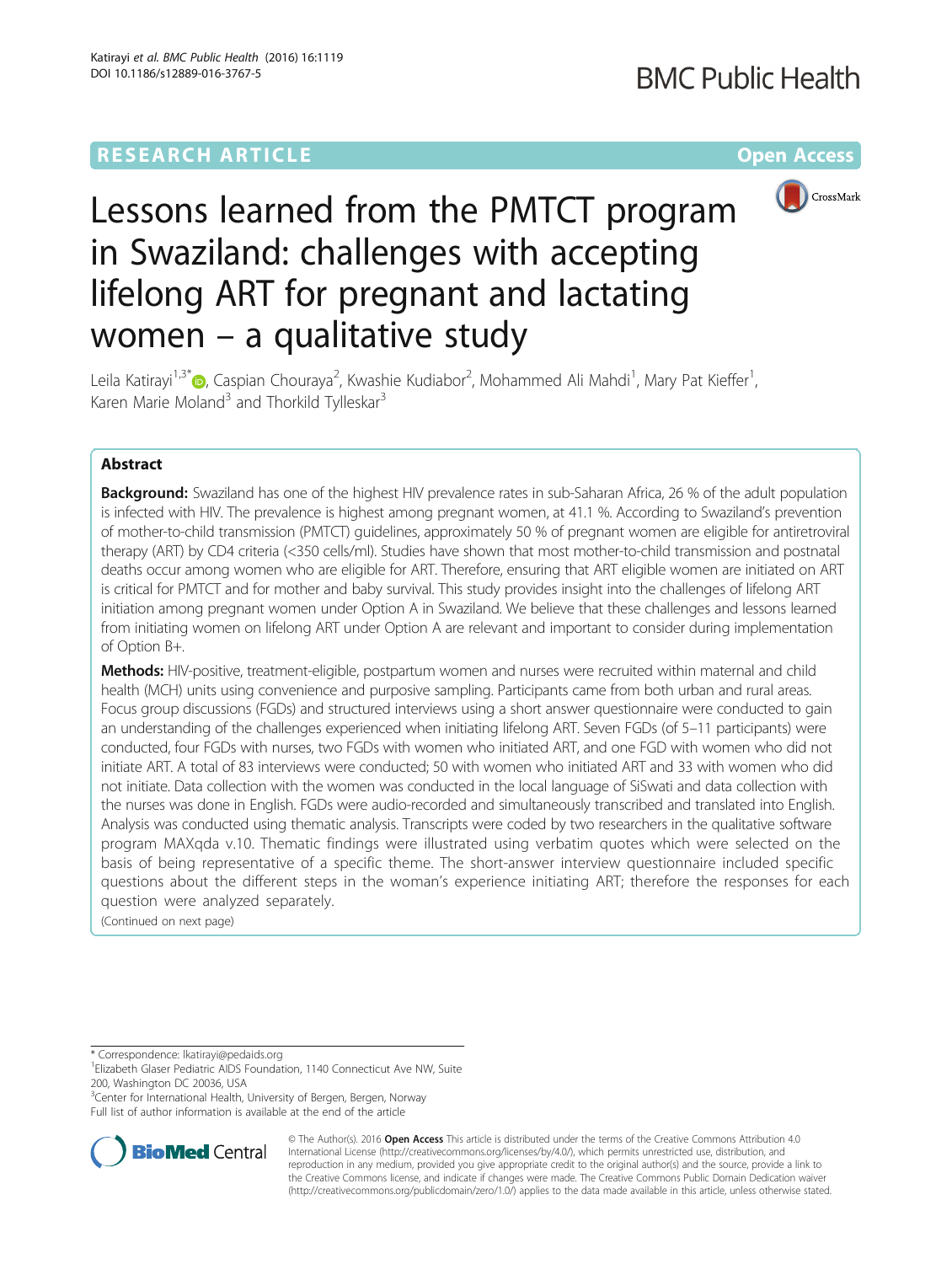#### (Continued from previous page)

Results: Findings from the study highlight women feeling overwhelmed by the lifetime commitment of ART, feeling "healthy" when asked to initiate ART, preference for short-course prophylaxis and fear of side effects (body changes). Also, the preference for nurses to determine on an individual basis the number of counseling appointments a woman needs before initiating ART, more information about HIV and ART needed at the community level, and the need to educate men about HIV and ART.

Conclusion: Women face a myriad of challenges initiating lifelong ART. Understanding women's concerns will aid in developing effective counseling messages, designing appropriate counseling structures, understanding where additional support is needed in the process of initiating ART, and knowing who to target for community level messages.

#### Background

In Africa, mother-to-child human immunodeficiency virus (HIV) transmission (MTCT) is the largest source of infection in children under 10 years old. Without any preventive intervention, the risk of MTCT is estimated to range from 25 to 40 % in low income countries, where breastfeeding is recommended to HIV-positive women [[1\]](#page-10-0). Prevention of MTCT requires women to access a sequential cascade of services beginning with accessing the antenatal care clinic (ANC) and testing for HIV. For those who test HIV positive, additional steps include determining eligibility for antiretroviral treatment (ART) by performing a CD4 count or applying WHO clinical staging (prior to universal ART for all pregnant women being recommended), initiating ART, adhering to ART, accessing the post-natal care (PNC) services, testing the infant for HIV and initiating the infant on treatment if necessary [[2](#page-10-0)]. Ensuring that HIV-positive pregnant women receive the full cascade of PMTCT services is critical to ensuring a generation free of HIV and acquired immunodeficiency syndrome (AIDS).

Swaziland's HIV prevalence rate of 41 % is among the highest in the world among pregnant women [\[3](#page-10-0)]. With an estimated 34,571 deliveries in 2015, ensuring that HIV positive pregnant women receive PMTCT services is critical to reducing the number of HIV-positive women who transmit the virus to their children [[4\]](#page-10-0) and make progress toward a generation free of HIV.

In 2010, Swaziland began implementing the World Health Organization (WHO)'s Option A guidelines, which recommend that HIV-positive women with a CD4 count less than 350 cells/mm or WHO clinical stage III/ IV are offered lifelong ART, while those with CD4 above 350 cells/mm and are stage I/II are offered short-course prophylaxis. Short-course prophylaxis includes zidovudine from 14 weeks of pregnancy until labor and delivery; during labor women receive single-dose nevirapine with lamivudine/zidovudine, continuing the lamivudine/zidovudine through 7 days postpartum, and infants receive daily nevirapine until cessation of breastfeeding [\[5](#page-10-0)].

In 2013, the WHO guidelines recommended that all HIV-infected pregnant and lactating women, regardless of CD4 cell count or clinical status, initiate ART during pregnancy, which should be continued lifelong (Option B+) in high prevalence settings such as Swaziland [[6](#page-10-0)]. These revised guidelines were a significant change from the previous guidelines, as women with CD4 counts above 350 who may be asymptomatic and perceive themselves as healthy are now offered lifelong ART instead of short-course prophylaxis. In October 2014, Swaziland initiated Option B+ as the national PMTCT strategy which at the time of writing is in the process of national roll-out.

The overall acceptance and uptake of lifelong ART among pregnant and lactating women in Swaziland has been a challenge. In 2009, only about 50 % of eligible women were initiated on ART [[7](#page-10-0)]. However, by 2013, due to intensified client education and improved guidelines 72 % of eligible women had initiated ART [[8\]](#page-10-0). Previous studies have attributed failure or delay of ART initiation to a variety of factors, including stigma, lack of disclosure, the need for partner support, food insecurity, transportation time and cost, negative perceptions of antiretroviral drugs (ARVs), trust in faith healing and traditional medicine, cost of treatment, lack of drugs availability, staff shortages and poor treatment of clients by health care workers [[9](#page-10-0)–[13](#page-10-0)].

Minimal research has been done, however, to understand the challenges related to ART initiation among pregnant women beginning a lifelong commitment to treatment, whether initiation is for maternal health under Option A or more broadly for maternal health and prevention of MTCT under Option B+. This study provides insight into the challenges of lifelong ART initiation among pregnant women under Option A in Swaziland. We believe that these challenges and lessons learned from initiating women on lifelong ART under Option A are relevant and important to consider during implementation of Option B+.

# Methods

# Study sites

The study was conducted in the four regions of Swaziland: Shiselweni, Lubombo, Hhohho, and Manzini. Study sites with the highest number of annual deliveries in both urban and rural locations were purposively selected.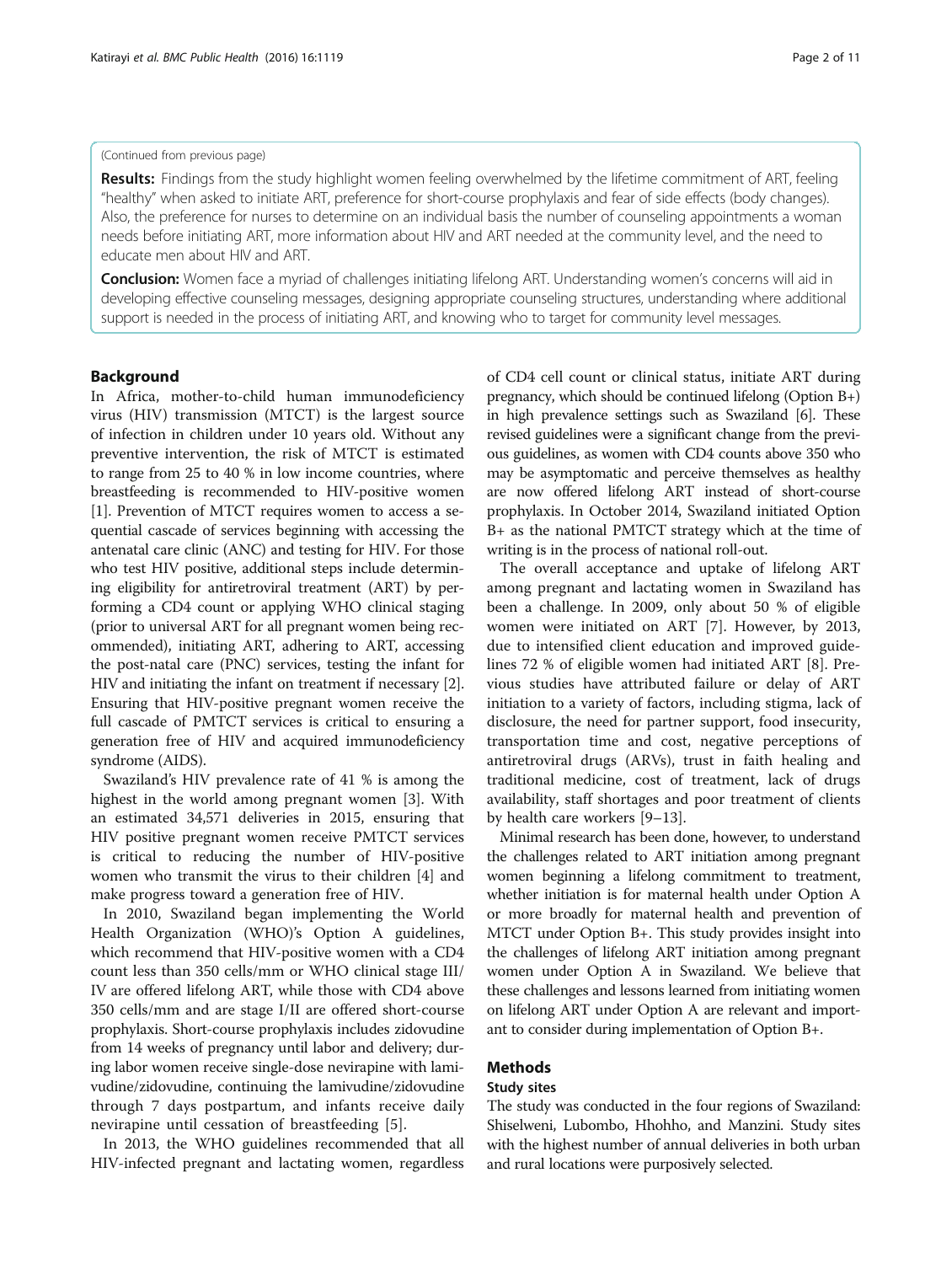#### Study participants

The study participants included nurses and HIVpositive, postpartum women who were eligible for ART during their pregnancy under Option A (CD <350 and/ or WHO Stage III/IV disease). The study recruited both women who did and women who did not initiate ART during their pregnancy. Nurses who participated in the study were employed in the maternal and child health unit for a minimum of 1 year.

#### Data collection

Data with the HIV-positive, postpartum women were collected through individual interviews and focus group discussions (FGDs) in the local language of SiSwati and FGDs with nurses were conducted in English. The study originated after review of routine program M&E data by the Elizabeth Glaser Pediatric AIDS Foundation (EGPAF) which showed that HIV-positive ART-eligible pregnant women were not initiating ART. The study was designed to answer the main question of why women were choosing not to initiate ART when they understood that it would prolong their lives and potentially prevent transmission to their unborn infants. A free listing of potential reasons was made by the study team and health care providers were consulted to ensure all critical topic areas were included. The data collection tools were then drafted and piloted at non-study sites to ensure that questions were correctly understood and to estimate the time to complete the interviews and FGDs.

Short-answer questionnaires were used to conduct individual interviews with women in the maternity ward after they had delivered their child and before being discharged. Since many women do not return for postnatal care (especially those who did not initiate ART), interviewing women in the maternity ward provided an opportunity to interview more women who did not initiate ART. Considering that these women had recently given birth, the study team did not feel it was appropriate to administer an in-depth interview and instead opted for a short answer questionnaire which would take less time to answer the priority research questions. The short answer questionnaire included a combination of open- and closed-ended questions to understand women's individual trajectories from learning their HIV status to deciding whether or not to initiate ART, with a focus on potential barriers to initiation of ART. The closed-ended questions included yes/no questions, multiple choice and Likert scale questions. The closed-ended questions were primarily used to gather demographic data, information about when women learned their HIV status, if/when they initiated ART, whether ART was provided at their facility or they had to be referred and who they consulted before initiating ART. The Likert question asked on a scale of 1– 5 how difficult it was to initiate ART. The opened ended

questions were used to gather information about messages they heard at the facility, what information was unclear, why they decided to initiate or not initiate ART, what challenges they faced initiating ART and what were the anticipated challenges with continuing medication and returning to the facility. Convenience sampling was used to select participants in the maternity ward. From July to September 2011 all eligible women at the selected study sites were invited to participate in the study. Nurses were trained by the Elizabeth Glaser Pediatric AIDS Foundation (EGPAF) staff to identify eligible women, obtain written informed consent, and conduct interviews.

Women who participated in the FGDs were recruited from the child welfare clinics when they returned for the child's immunization visit at 6 or 10 weeks. These time periods were selected to reduce recall bias and due to high drop-out rate for the third immunization visit at 14 weeks. Post-delivery is a common drop-off point in the PMTCT cascade therefore the study sought to gather the perspectives from multiple time points (immediately following delivery, 6 and 10 weeks). Convenience sampling was also used to recruit women for the FGDs. Between January to March 2012 all eligible women who attended the child welfare clinics at the selected sites were invited to participate in the FGDs. Nurses were trained on participant eligibility criteria and referred all eligible women to onsite RAs who enrolled them in the study. Those who participated in the FGDs were told a day and time to return to the facility to participate in the FGD. The FGD used a semi-structured guide with open-ended questions to facilitate a discussion about the barriers and facilitators faced by women when deciding to initiate ART under Option A. All FGDs were conducted by EGPAF staff trained in qualitative data collection. All FGDs had 5–11 participants, were conducted with one moderator and one note taker, and were audio-recorded.

Purposive sampling was used to recruit nurses for FGDs between January to March 2012. Nurses were recruited for FGDs by EGPAF regional PMTCT coordinators in collaboration with the regional clinic supervisors. Given the small number of nurses who provide services at these facilities, all eligible nurses providing services in each of the four regions of Swaziland were invited to participate, and this did not exceed the maximum number of FGD participants. The regional coordinator informed the participants about the time and day the FGD would be conducted. FGDs with nurses were similarly conducted using a semi-structured guide with open-ended questions focused on barriers and facilitators to women initiating ART, as perceived by nurses. The nurses who participated in the FGDs were not the same nurses who interviewed patients, as the FGD participants were recruited from the maternal and child health units, and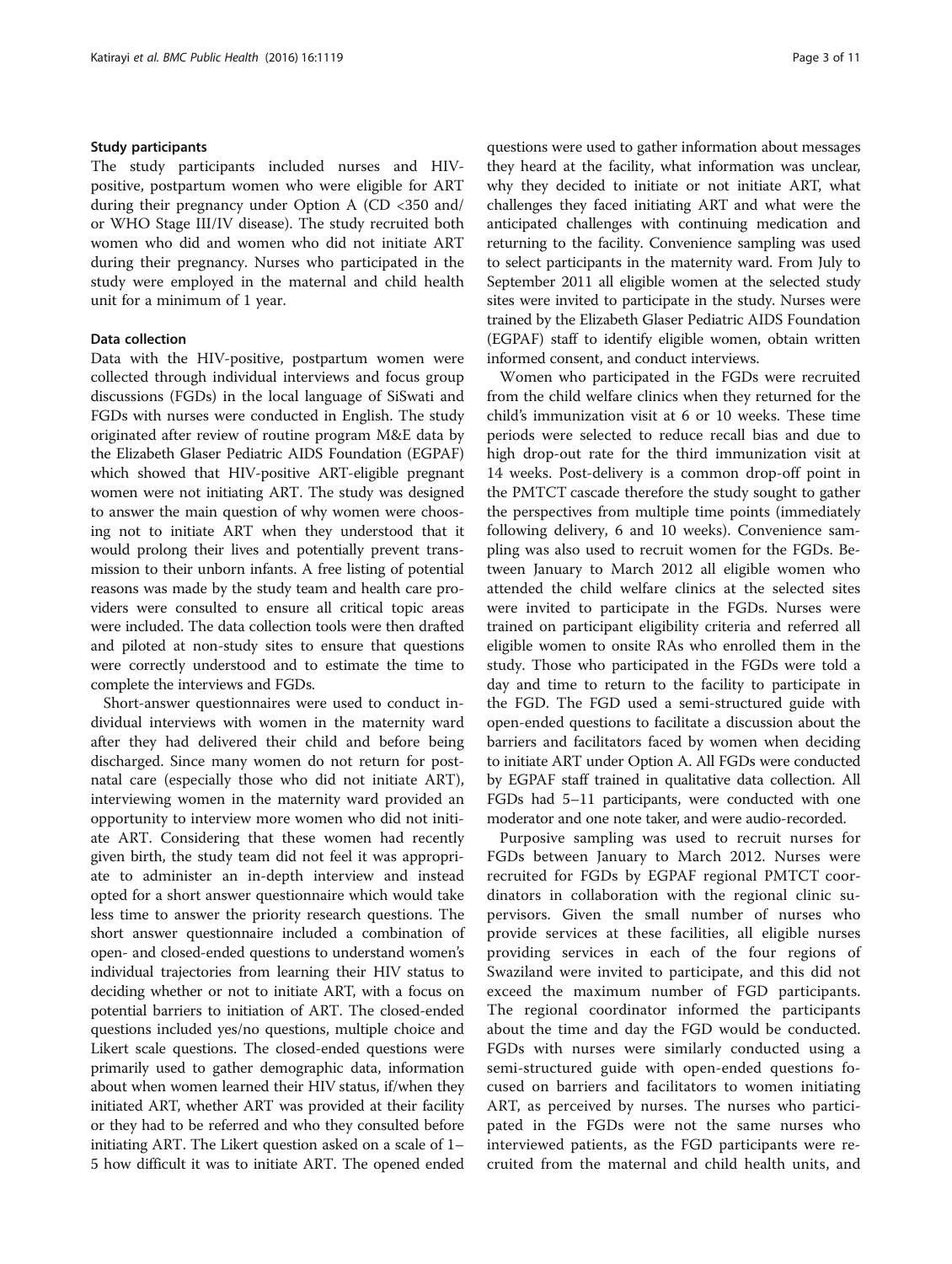nurses who conducted interviews were based in the maternity ward.

Prior to implementation all study materials were reviewed and approved by the Swaziland Scientific and Ethics Committee. Individuals who participated in the interviews provided written informed consent, while FGD participants provided verbal consent. All efforts were made to protect participant privacy by limiting collection of any identifiable information, limiting access of study data to study staff, and using study ID numbers instead of names when conducting FGDs.

#### Data analysis

Audio-recordings of the interviews and FGDs with the women were transcribed and translated into English simultaneously. Data were analyzed using thematic analysis [\[14\]](#page-10-0). After transcription, a master list of all findings was assembled, and codes were determined when a finding was seen to reoccur throughout the data and was relevant to the research questions. Related codes were grouped into overarching themes. The codes and themes were used to create a coding framework. The FGDs were coded in the qualitative software program MAXqda v.10 by two members of the study team who designed the study. Thematic findings were illustrated using verbatim quotes which were selected on the basis of being representative of a specific theme.

The short answer questionnaire included specific questions about the different steps in the woman's experience initiating ART; therefore it was more appropriate to analyze the responses for each question separately. Responses for each question were compiled and examined for similaries and differences among the responses and compared to the FGD data.

# Results

A total of 83 individual interviews were conducted; 50 with women who chose to initiate ART and 33 with women who chose not to initiate ART. Seven FGDs were carried out with 59 participants; four FGDs with nurses, two FGDs with women who initiated ART, and one FGD with women who did not initiate ART. To indicate which results were more frequently discussed, the results are presented in the order of least frequently discussed to most frequently discussed within the two themes. Study results are highlighted in Table 1.

The majority of women who participated in the interviews were between 21 and 30 years of age (Table [2](#page-4-0)). Interview participants who did initiate ART were more commonly single while those who did not initiate ART were more commonly married. The majority of FGD participants were married. For the FGD participants, the most common age was between 26-30. Across the interviews and FGDs, most women were

| Table 1 Key study findings |  |  |
|----------------------------|--|--|
|----------------------------|--|--|

| Challenges accepting lifelong ART                 |                                                                                                                                                                                                                                                    |  |
|---------------------------------------------------|----------------------------------------------------------------------------------------------------------------------------------------------------------------------------------------------------------------------------------------------------|--|
| Challenge accepting ART<br>when feeling "healthy" | • Women struggled with to accept ART<br>when they felt healthy because ART is<br>associated with being very ill or having<br>a low CD4 count                                                                                                       |  |
| Preference for short-course<br>prophylaxis        | • Women preferred the short-course<br>prophylaxis so that they could avoid<br>disclosure and tell their partner or family<br>that the drugs were related to the<br>pregnancy                                                                       |  |
| Overwhelmed by lifetime<br>commitment             | • Most women were familiar with the<br>concept of developing resistance,<br>which caused some to delay initiation<br>until they felt "ready" to commit for life                                                                                    |  |
| More information needed on ART                    |                                                                                                                                                                                                                                                    |  |
| Fear of side effects                              | • The fear of side effects was often<br>related to deformities and changing<br>physical appearance. Nurses believed<br>this was associated with a drug no<br>longer in use (Stavudine)                                                             |  |
| Number of clinic<br>appointments                  | · Nurses reported considerable variation in<br>the number of adherence counseling<br>appointments a woman needed and<br>advocated for the nurse's discretion to<br>determine the number of adherence<br>counseling sessions on an individual basis |  |
| More information needed<br>at the community level | • Nurses reported being too busy at the<br>facility to provide education sessions in<br>the community (which had previously<br>been provided)                                                                                                      |  |
| Educating men about HIV<br>and ART                | • Women reported their partners lacking<br>information about HIV and ART and<br>becoming abusive at the mention of<br>either topic                                                                                                                 |  |

Protestant, and the most common educate level was secondary, except for the FGD participants who did not initiate ART, whose common education level was tied between secondary and primary. The majority of nurses were between the ages of 36-45, employed as a staff nurse and had been employed for 1-5 years (Table [3](#page-5-0)). Detail about nurse designations is provided in Table [4](#page-5-0).

#### Challenges accepting lifelong ART

The most frequently cited challenges accepting lifelong ART were feeling "healthy" when asked to initiate ART, being overwhelmed by the lifetime commitment of drugs, and preference for short-course prophylaxis.

## Feeling "healthy" when asked to initiate ART

Both women and nurses frequently mentioned the belief that ART is for very sick people and that it can be very difficult for a woman to accept ART when she is feeling healthy.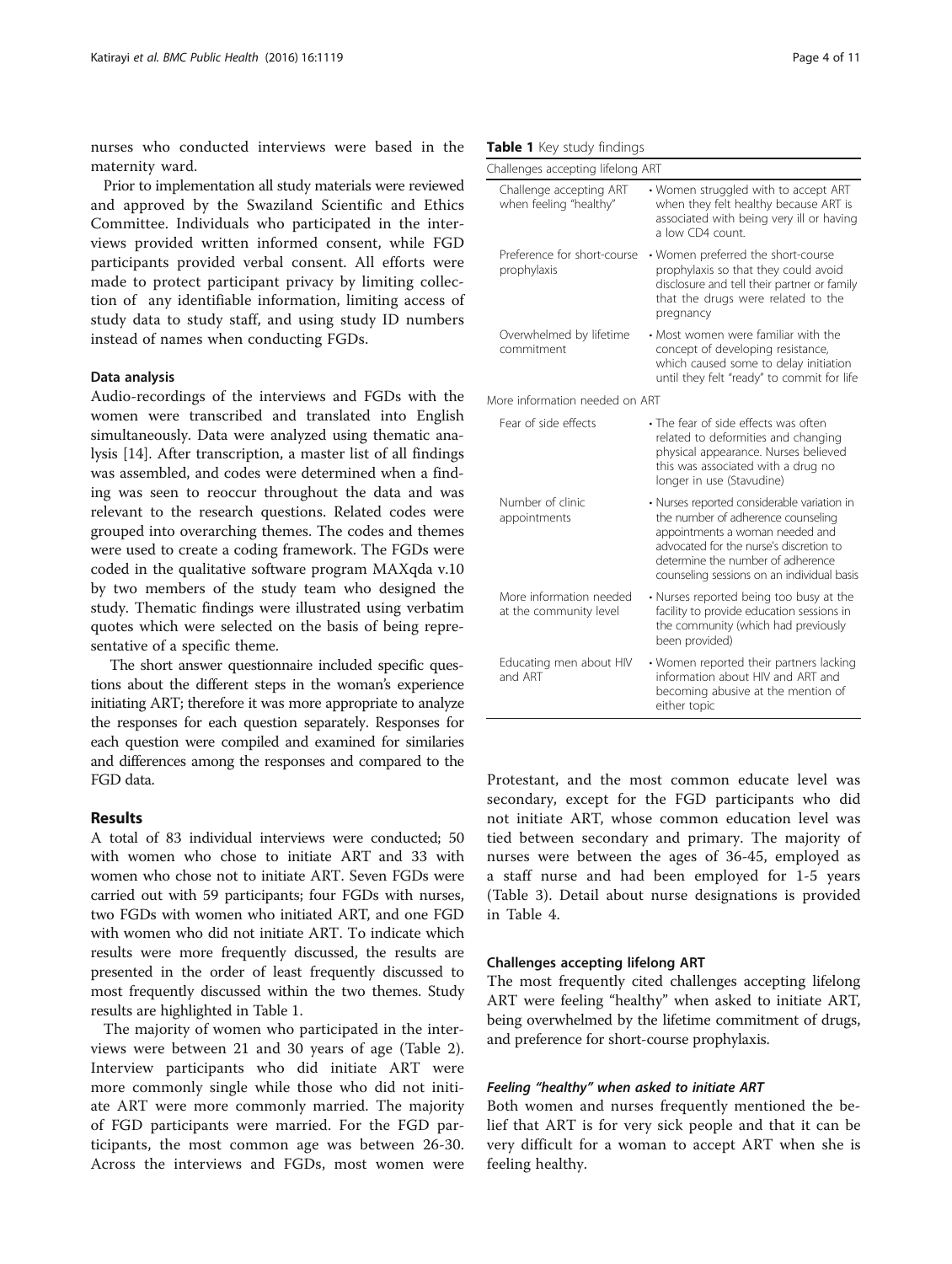| ╯                           | Individual interviews             |                                          | Focus group discussions           |                                         |
|-----------------------------|-----------------------------------|------------------------------------------|-----------------------------------|-----------------------------------------|
|                             | Initiated ART<br>$N = 50$<br>n(%) | Did not initiate ART<br>$N = 33$<br>n(%) | Initiated ART<br>$N = 16$<br>n(%) | Did not initiate ART<br>$N = 6$<br>n(%) |
| Age (years)                 |                                   |                                          |                                   |                                         |
| $16 - 20$                   | 5 (10 %)                          | 5 (15 %)                                 | 0                                 | $\mathbf 0$                             |
| $21 - 25$                   | 19 (38 %)                         | 10 (30 %)                                | 5 (31 %)                          | 1(17%)                                  |
| $26 - 30$                   | 12 (24 %)                         | 11 (33 %)                                | 5 (31 %)                          | 4 (67 %)                                |
| $31 - 35$                   | 10 (20 %)                         | 6 (18 %)                                 | 5 (31 %)                          | 1(17%)                                  |
| $36 - 40$                   | 2(4%)                             | $\circ$                                  | 1(6%                              | $\mathbf 0$                             |
| $41 - 44$                   | 2(4%)                             | 1(3%)                                    | 0                                 | $\mathbf 0$                             |
| Marital status              |                                   |                                          |                                   |                                         |
| Married/living with partner | 23 (46 %)                         | 18 (54 %)                                | 11 (69 %)                         | 4 (66 %)                                |
| Single                      | 27 (54 %)                         | 15 (45 %)                                | 5 (31 %)                          | 2(33%)                                  |
| Education                   |                                   |                                          |                                   |                                         |
| None                        | 2(4%)                             | 1(3%)                                    | $\mathbf 0$                       | $\mathbf 0$                             |
| Primary                     | 14 (28 %)                         | 9(27%)                                   | 5 (31 %)                          | 3(50%                                   |
| Secondary                   | 31 (62 %)                         | 22 (67 %)                                | 10 (63 %)                         | 3 (50 %)                                |
| Tertiary                    | 3(6%)                             | 1(3%)                                    | 1(6%                              | $\mathbf 0$                             |
| Religion                    |                                   |                                          |                                   |                                         |
| None                        | $\circ$                           | 2(6%)                                    | $\mathbf 0$                       | $\mathbf 0$                             |
| Catholic                    | 2(4%)                             | $\circ$                                  | 2(13%)                            | $\mathbf 0$                             |
| Protestant                  | 39 (78 %)                         | 27 (83 %)                                | 14 (87 %)                         | 6 (100 %)                               |
| Islam                       | $\mathbf 0$                       | $\mathbf{O}$                             | 0                                 | $\mathbf 0$                             |
| Other                       | 9(18%)                            | 4 (12 %)                                 | $\mathbf 0$                       | $\mathbf 0$                             |

<span id="page-4-0"></span>Table 2 Demographic characteristics for postpartum women participants

Sometimes you can even ask if the nurses are really serious or if they are just joking when they tell you that you are now eligible for HIV medicine when in actual fact you feel healthy and haven't fallen sick (Woman).

Nurses discussed the challenge of women believing that ART is only for the very ill.

Sometime you find that these women come knowing their HIV status while others come with unknown HIV status. Those who come up [test] positive, they tend not to go for ART because they believe ART is for those people, say those whose CD4 are very low or those who are almost sick so for them they don't feel the need to start the ART because …eh…eh…their coming to the facility is to start ANC so starting treatment when they are not sick, no they…they… they don't feel like [starting ART] (Nurse).

Because these women are feeling healthy and are not experiencing any symptoms it becomes difficult for them to justify starting ART.

If for instance, you were to tell me right now that because I have 'brackets' I need to put on casts to strengthen my legs I won't agree because I am

comfortable with the way I am. So even with these women it's the same thing. I come here healthy to do my ANC and then all of a sudden you are telling me I'm sick. I have to be on ART. I think that's the other problem. These women come here feeling very healthy and now they are going back home with a sack of tablets (Nurse).

Nurses discussed how it's more challenging for those who are just learning their HIV status to initiate ART.

Those who are pregnant and have found out about their HIV positive status during the pregnancy, are usually the most difficult to initiate. But the one who fell pregnant knowing her status is generally easier to initiate. So I think we should strengthen teachings on HTC and encourage women to make sure that they know their HIV status before falling because, like I said it's easier for those who know their HIV status than this one (coughs) who has just come and is newly diagnosed HIV positive (Nurse).

# Preference for short course prophylaxis to avoid stigma

The nurses discussed women wanting short course prophylaxis, especially younger women and those who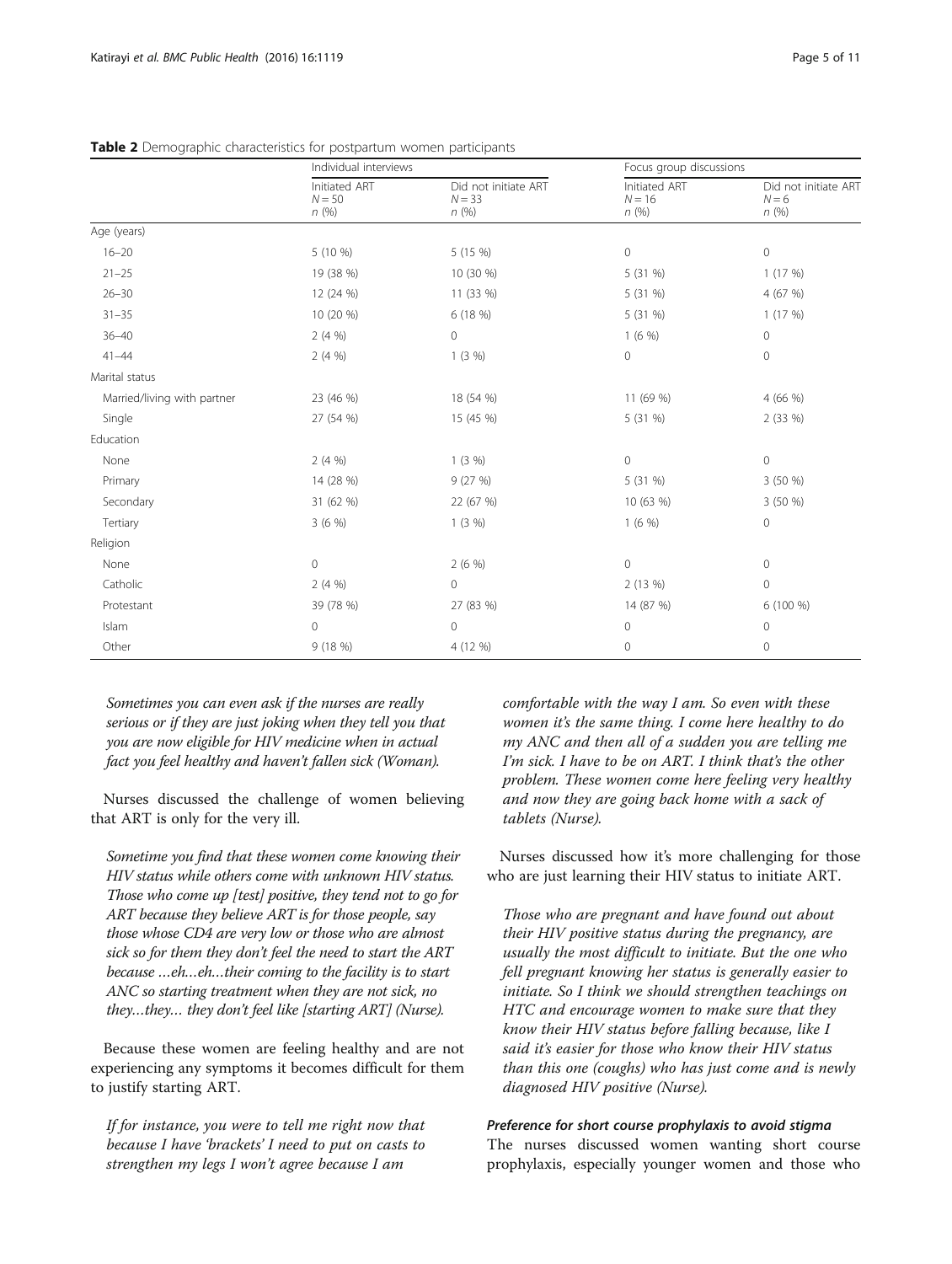<span id="page-5-0"></span>

| Table 3 Demographic characteristics for the participating nurses |  |
|------------------------------------------------------------------|--|
|------------------------------------------------------------------|--|

|                           | Nurses $N = 35 n$ (%) |
|---------------------------|-----------------------|
| Age (in years)            |                       |
| $26 - 30$                 | 6(19)                 |
| $31 - 35$                 | 6(19)                 |
| $36 - 40$                 | 9(29)                 |
| $41 - 45$                 | 9(29)                 |
| $46+$                     | 1(3)                  |
| Level of qualification    |                       |
| General nurse             | 4(13)                 |
| Nurse midwife             | 27 (87)               |
| Current designation       |                       |
| Nurse midwife             | 6(19)                 |
| Senior nurse              | 4(13)                 |
| "Sister"                  | 2(6)                  |
| Staff nurse               | 19 (61)               |
| Years in current position |                       |
| $1 - 5$                   | 14 (45)               |
| $6 - 10$                  | 8(26)                 |
| $11 - 15$                 | 5(16)                 |
| $16 - 21$                 | 4(13)                 |

had been pregnant before and were familiar with the short course prophylaxis.

I wanted to comment on the issue of those women who were pregnant before, and were given intrapartum  $dose<sup>1</sup>$  and gave birth to a HIV negative baby, and now on her second pregnancy you tell her that she now has to initiate ART. Most of these women find this very hard to take because they do not understand why they cannot be given the short course instead of the lifetime commitment. There is a lot of resistance from these

women in most instances, but with on-going counselling you are able to convince some (Nurse).

Nurses discussed that women prefer the short course prophylaxis to ART to avoid disclosure to their partner by claiming the drugs are for the pregnancy.

…some of them say that they haven't disclosed to their partners so they say it's difficult to start ART especially if you haven't disclosed your HIV status. They say it's better [to take drugs] during the gestation period since they can just take the drugs as if they are drugs taken during pregnancy. But then if she gives birth then it's a problem because she has to stop taking the drugs since she has not disclosed to the partner (Nurse).

Women also preferred the prophylaxis because they were able to receive medication in ANC and avoid stigma associated with the ART dispensary (when ART is not available in ANC).

# Overwhelmed by lifetime commitment of drugs

Fear of commitment to lifetime therapy was mentioned frequently by nurses and women.

I was just scared because I had heard them say that you have to take drugs for life and I was traumatised that I would have to drink them for the rest of my life…must I agree to this or not? I just couldn't believe it such that I even cried when they told me that I would have to start taking the medication" (Woman).

Women frequently discussed the use of drugs and concoctions to raise the CD4 count to avoid initiating lifetime therapy.

The father of my baby said we can wait a little and use bio-plus (a popular tonic in Southern Africa) to

| Nurse designation (lowest to highest<br>ranking position) | Role of nurse                                                                                                                                                                                                                                                                                                                                                         |
|-----------------------------------------------------------|-----------------------------------------------------------------------------------------------------------------------------------------------------------------------------------------------------------------------------------------------------------------------------------------------------------------------------------------------------------------------|
| Nursing Assistant                                         | This level nurse as depicted by the title assists the higher level nurses. They have very limited duties such<br>as providing childhood immunization; dispensary and they are not allowed to prescribe.                                                                                                                                                               |
| State registered Nurse (Staff nurse/General nurse)        | This level nurse does everything the midwives do except that they do not conduct ANC,<br>maternity/delivery services.                                                                                                                                                                                                                                                 |
| Nurse midwife                                             | This level nurse performs ANC services, delivery, post-natal care, and other services related to<br>maternal child health and curative services. They are usually the nurse-in-charge/senior nurse<br>of the facility when there are no doctors present.                                                                                                              |
| Senior nurse                                              | This is more of the role than qualification. This person is usually the most senior midwife at the<br>facility where there are multiple individuals with the same qualification In most cases, this person<br>is the nurse-in charge and also oversee the day-to-day running of the facility just like the nurse-in<br>charge or in the absence of a nurse-in charge. |
| Nurse-in charge (Sister)                                  | This is the person in charge of the local health facility. They oversee the day-to-day running of<br>the facility just like the senior nurse.                                                                                                                                                                                                                         |

# Table 4 Nurse designations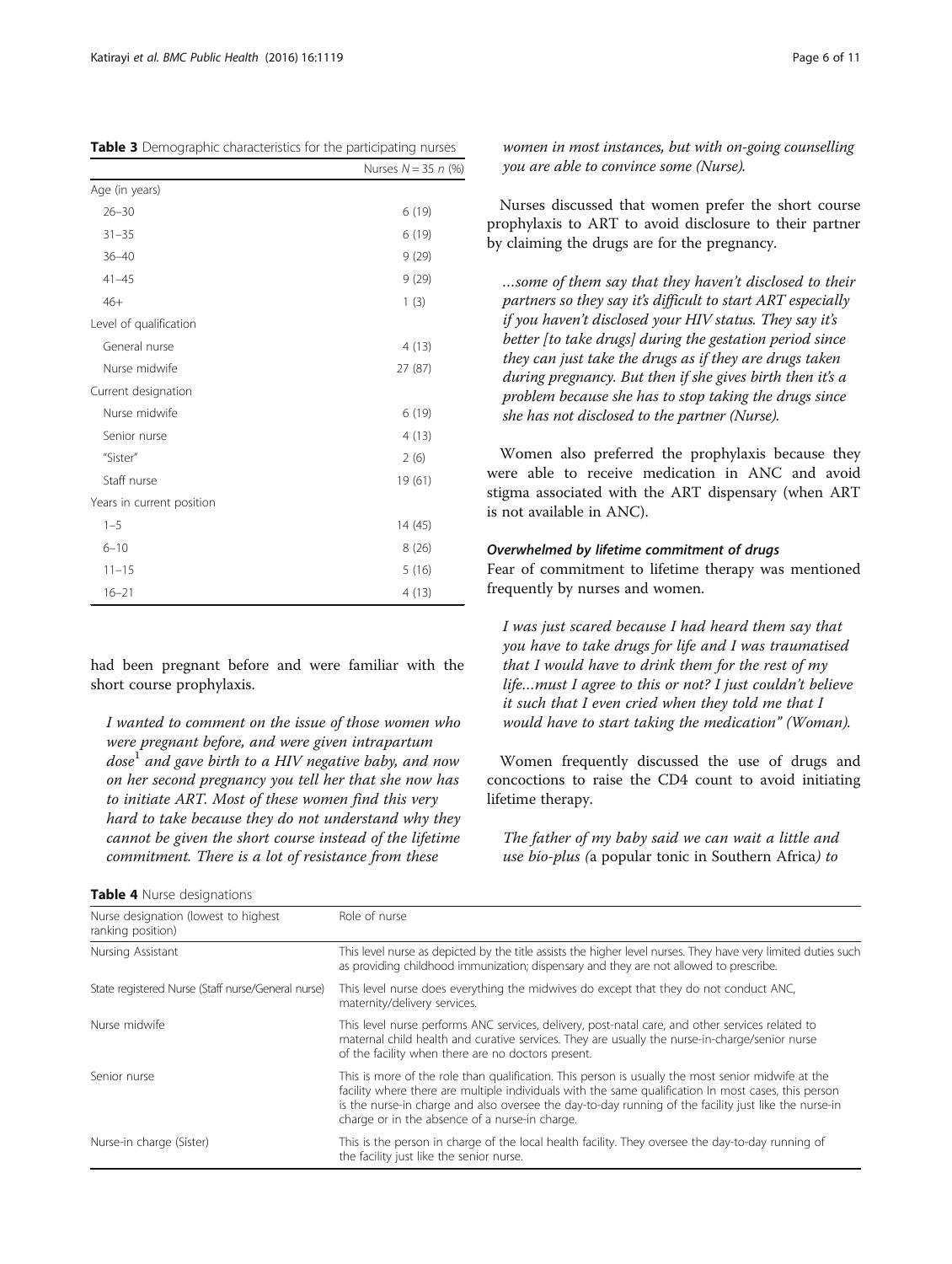boost CD4 instead of taking the medication spontaneously because the medication is lifetime bidding (Woman).

Some women were not ready to make a lifetime commitment to ART. Nurses discussed some women throwing away the medication or delaying initiation after leaving the facility until they felt ready.

I once heard that some women hide the pills when they reach home and with the hope that one day they will have the motivation to start taking them. It is said that they plan to keep them hidden for quite some time because they are told that once you start taking them it should be a lifetime commitment (Nurse).

One of the concerns of lifelong ART was a fear of failure to adhere to ART and of developing resistance. The women also expressed concerns about potential stockouts at the facility limiting their access to ART and thereby putting them at risk for developing resistance.

(Women say) I don't see myself being able to take the medication for the rest of my life because I don't trust myself I will be able to follow all your instructions (Nurse).

To help patients accept the lifelong commitment of ART, one nurse discussed comparing HIV to other chronic diseases that require lifelong medication.

…what I usually tell them is that HIV is not the only illness where you have to take chronic medication. Think about diabetes, hypertension, epilepsy, asthma, heart disease and other stuff, so it's the same with HIV! (Nurse).

# More information needed on ART

The most frequently cited challenges regarding the need for more information about ART included: fear of side effects, the number of clinic appointments before initiating ART, needing more information about HIV and ART at the community level, and educating men about HIV and ART.

# Fear of side effects

One of the barriers most frequently raised by women was fear of side effects caused by ART. The main side effects mentioned by women were: bursting liver, deformed body, shrinking buttocks, body rashes, developing humps, and looking like a man.

I once had a patient who was adamant that she didn't want to enroll on ART because she didn't want to be

deformed and be like 'a man'… She also gave me an example of some people that she knows who have those side effects. She said some of those people were once pretty but now they are a far cry from their former self" (Nurse).

Nurses believed that the side effects linked to deformity were most likely associated with stavudine, an ARV that is no longer in use. Throughout the FGDs both the women and nurses raised the topic that there needs to be more information about ART provided to women, specifically on the topic of side effects.

#### Number of clinic appointments before initiating lifelong ART

Some women and nurses felt that fewer appointments before initiating ART would decrease loss to follow-up, avoid expensive transportation costs and save time. Others felt that it was incredibly important to have multiple counseling appointments prior to ART initiation and have time to absorb their HIV-positive diagnosis before starting ART.

Some women feel there are too many (adherence appointments). But women are different. Adherence counselling is very important (Nurse).

Some nurses suggested flexibility regarding the number of pre-ART initiation appointments and allowing nurses the discretion to determine how many appointments each woman needs.

One of the few issues that we have to take seriously because if we prescribe two sessions for all adherences, we are risking downfall in terms of technical outcomes… while we fast track pregnant, positive women but also try to evaluate individuals; really is this person really going to be adherent? Do we still need more counselling sessions or not? The appointment date; let's make it maybe closer, let's not give one month supply. Let's give it two weeks supply and have another adherence session in two weeks' time. So I think it is important that we do individual evaluations and let's not say two sessions and that's it (Nurse).

# More information needed at the community level

Nurses discussed the need for additional information about HIV and ART to be shared at the community level. Some reported that additional community education could help decrease stigma.

People do not know the importance of [HIV] testing and knowing your status. The people do not know, so they are not motivated to request that service. We have to do community mobilisation and health talks on HTC,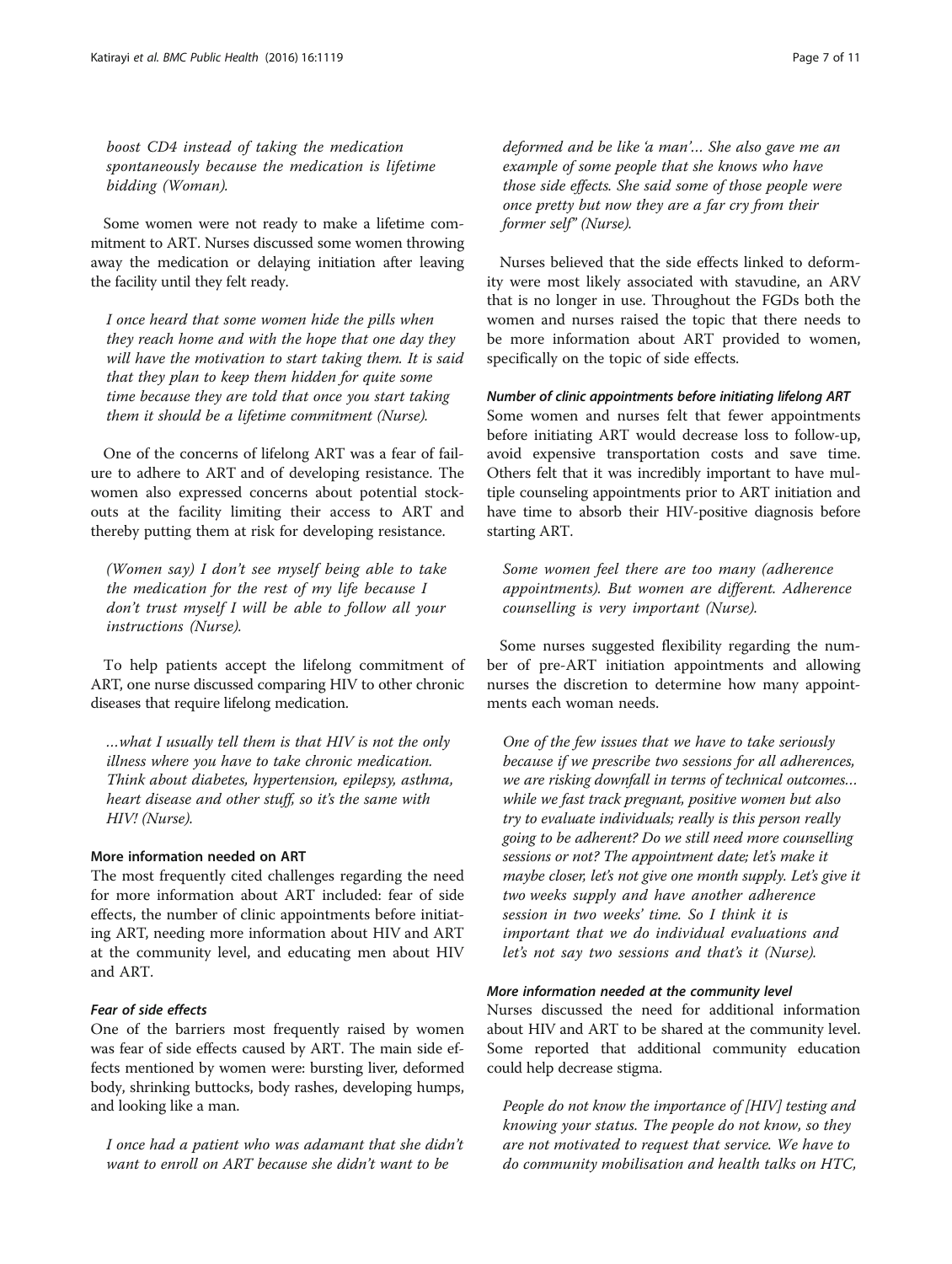and teach people and be ready to inform them about the current statistics. We need to tell people how HIV is linked to some of the illnesses currently prevailing in Swaziland. Therefore, from that stand point, everyone has to have information about HIV and be encouraged to test so that stigma can be curbed (Nurse).

Nurses discussed being too busy at the facility to be able to provide health education at the community level.

Back in the day nursing was not just limited to curative services and because of that we have the current disease burden because people are not educated. Back then as a nurse, you had to go to every community meeting to give a lesson on health. But because we now focus on curative interventions we are having these challenges (Nurse).

#### Educating men about HIV and ART

Both nurses and women discussed the need for more efforts to engage and educate men. FGD discussions highlighted men's fear of HIV and ART. When women visit the health facility for ANC appointments they are educated about HIV and ART, but the men do not have the same opportunity. Men's lack of knowledge creates challenges for women. Women described informing male partners of their HIV-positive status, asking their partners to test and male partners becoming angry and sometimes violent.

When I tried to convey the message of initiating ART he just became impossible. Even if I give him the card meant for our partners to come to the facility, he just acts wildly and threatens to punch me. When I told him I have since tested and I knew my status he just said keep that to you. I will know mine when my time has come. As for now I'm not even interested in knowing yours (Woman).

Nurses and women discussed how men's attitude toward HIV and ART discourages their female partners from testing and initiating ART. They may try to talk them out of initiating ART or confuse them with false information.

Most often you find that men are misinformed about issues and end up confusing women who are about to start ART. So as part of improving our system we have to find a way to engage men (Nurse).

The suggestions often included going to places that men frequent regularly, such as community meetings, churches and dip tanks and providing educational messages about HIV and ART.

I'll talk about something I came across in my own community. There were some improvements last year. There is an increase in male involvement. (PSI organized a "Know Your HIV Status" Campaign targeted at men who brought their cattle to the dip tanks). So, the men would come and say, "I was at the dip tank and we got tested,"… and those men are different since they know their status… We still have some of them who come and retest. This shows that they really got the message about testing during the campaign (at the dip tank). So I think we have to involve communities (Nurse).

# **Discussion**

These results identify challenges and barriers faced by pregnant and postpartum women when deciding to initiate ART under Option A, where only women with more advanced disease had ART recommended to them. Option B+ also requires a lifelong commitment to ART, therefore understanding the barriers women experienced under Option A can help to strengthen the acceptability of Option B+. These findings highlight the challenges of accepting lifelong ART and the need for more counseling during ART initiation.

#### Challenges accepting lifelong ART

Many factors contribute to the challenge of accepting and initiating lifelong ART, including: the fear of developing resistance; disclosing one's HIV status or dealing with a lifetime of hiding medications, and accepting and acknowledging one's HIV status daily by taking medication.

Both women and nurses discussed the challenge of pregnant women initiating ART when they feel healthy despite having a low CD4 cell count. Under Option B+, the requirement for a woman to have a low CD4 count or advanced disease symptoms is removed and the short-course prophylaxis option is no longer available; therefore, more women who feel healthy will be offered ART. During the piloting of Option B+ in Swaziland, ART initiation rates were significantly lower among women with a high CD4 count: 59 % of women with CD4>350 initiated ART before 32 weeks gestation, compared with 80 % of women with CD4<350 [\[15](#page-10-0)].

Women who may have known their HIV status previously or anticipated that they may be HIV-positive may require fewer counseling sessions prior to initiating ART, while those struggling to accept their new HIV status and need to initiate ART may require more sessions. These women may need time to accept their HIV status, to disclose to a partner or family and be emotionally prepared to commit to lifelong ART. A study in Swaziland found that those who knew their HIV status before attending ANC were more likely to begin ART compared with those who were newly diagnosed during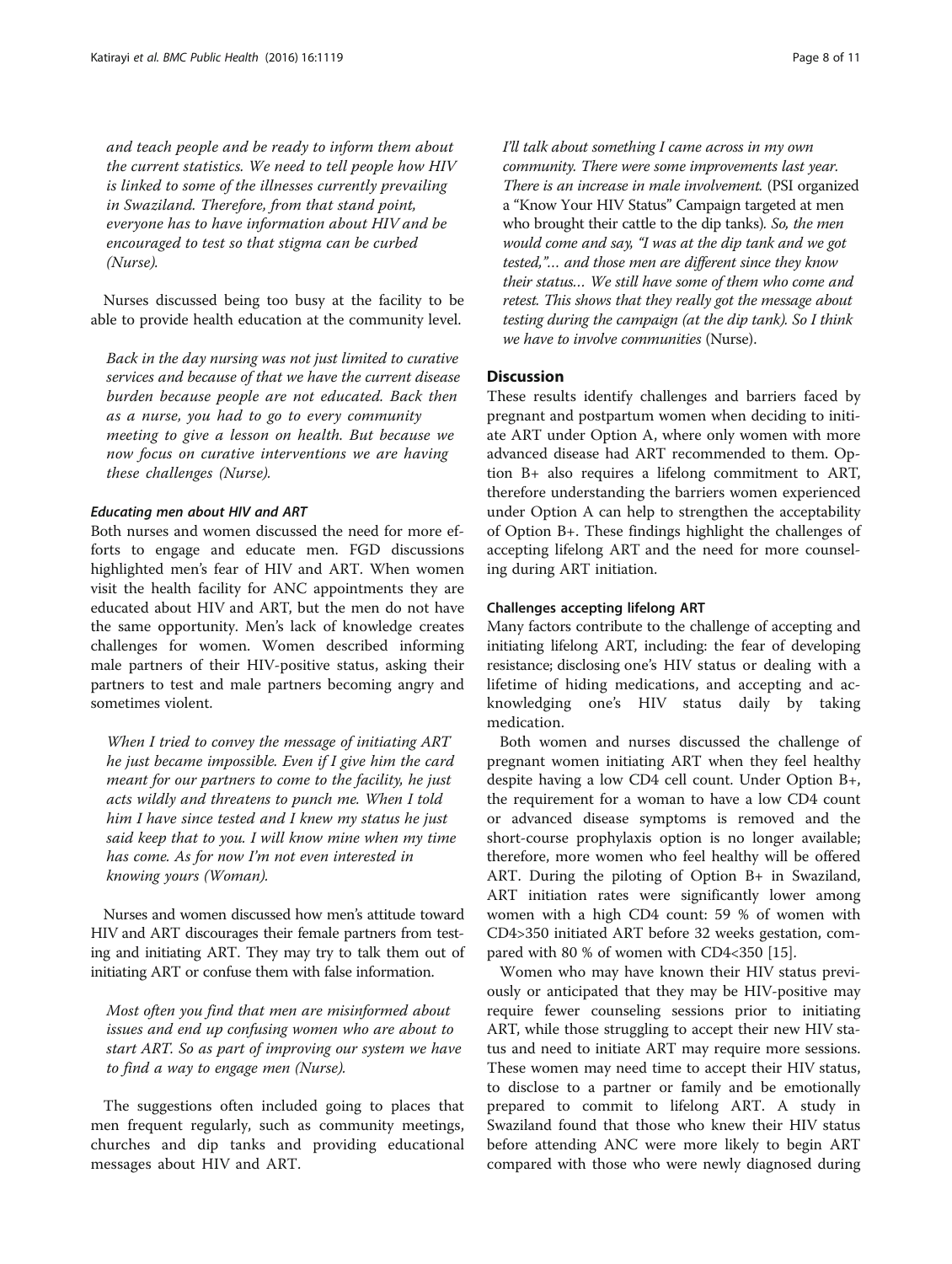their ANC visit [\[15](#page-10-0)]. Research has also shown that loss to follow-up (LTFU) is greatest in the first 3 months after women are given ART under Option B+ when using the same day initiation approach [[16](#page-10-0)]. Providing the opportunity for women to receive additional counseling sessions before initiating ART, especially among those newly diagnosed as HIV-positive, may reduce LTFU. In addition, a study on Option B+ in Malawi found that facilities that offered additional adherence counseling beyond the required national guidelines had lower rates of early LTFU [[16\]](#page-10-0). Some women may require additional counseling due to personal circumstances such as an unanticipated HIV diagnosis, having a support structure which allows for disclosure and being knowledgeable about HIV and ART. Previous research has stressed the importance of understanding the variability in personal circumstances when it comes to counseling regarding ART and adherence [[17\]](#page-10-0). Nurses in this study advocated for the ability to decide how many counseling appointments women need on an individual basis. This is an important factor to consider with Swaziland's continued roll-out of Option B +.

Fear of developing ART resistance is a commonly cited barrier to treatment [[18](#page-10-0)]. Study participants were aware that good adherence was necessary to avoid developing resistance. This awareness, however, also presented as a barrier for initiating ART, as some patients delayed initiation until they felt "ready to adhere for life." In addition to the fear of not being able to be adherent and developing resistance, some participants believed that if they stopped taking ART at any point they would die. This concern has also been documented in other studies [[19\]](#page-10-0).

To help patients accept lifelong medication, some of the nurses discussed comparing HIV/AIDS to other chronic diseases which require lifelong medication, such as diabetes. They believed that these kinds of comparisons helped women to accept lifelong medication easier by not seeming so "different" from others. This approach could help mitigate the fear some patients have that being HIV-positive makes them different from other people [[20](#page-10-0)].

Requesting the short-course prophylaxis was one way women attempted to avoid the commitment to lifelong ART and still provide protection to their unborn child. Strengthening the counseling messages to ensure that women understand how lifelong ART also benefits their health and partner's health in addition to their child's health is important [[21\]](#page-10-0). The new messaging around Option B+ will be critical, as the previous messaging stated that ART is only for those with a CD4 count greater than 350 [[15\]](#page-10-0).

To avoid initiating lifelong ART, study participants discussed using drugs, herbs, and concoctions to raise the

CD4 count above 350. Other studies have also cited the use of herbs and plants to raise CD4 counts [[20](#page-10-0)]. These findings illuminate the lengths that some individuals are willing to go to avoid initiating ART. These fears and concerns about ART will continue unless they are dealt with directly through improved counseling and messaging.

#### More information about ART

The results of this study highlight a clear need for sharing more information about ART, including its benefits and side effects, for the general population and for women at health facilities. The challenge of side effects has been frequently discussed in the literature [\[18](#page-10-0), [22](#page-10-0)] and was also documented in this study. The descriptions of side effects in the reviewed literature focus on discomfort, such as headache, diarrhea, weight gain, dizziness, nightmares, nausea, pain and fatigue [[18\]](#page-10-0) while the side effects discussed in our study focus on changing physical features and deformities; study participants often mentioned "becoming ugly, looking like a man, losing the shape of one's behind," etc. Fear of treatmentinduced body changes has also been discussed in a qualitative study from Zambia [\[20\]](#page-10-0). Nurses explained that such side effects are associated with ART and demonstrate the fear of undesired disclosure and potential stigma [[23\]](#page-10-0). The nurses in this study mentioned that the side effects associated with disfiguration were often the result of stavudine, an ARV drug that is no longer in use. However, the discontinuation of this drug has not been discussed with the women or community at large. Information about the new drugs being used with fewer side effects under Option B+ needs to be communicated to the public.

Other research has cited the need for providing more information about PMTCT to the general public [\[24](#page-10-0)]. During the FGDs, nurses discussed that due to time constraints, they were often unable to spend adequate time in the community providing health education. However, the nurses acknowledged information and education needs to be shared beyond women receiving services at the facility.

Study participants often discussed the need for improved messaging targeting men. Previous research has stated that men lack the opportunity to be taught about HIV/AIDS and ART, as women may utilize health facilities more than men because of pregnancy [[19\]](#page-10-0). In this study, both the women and nurses discussed Swazi men lacking information and education about HIV.

Nurses recommended engaging men by providing HIV testing at locations that men frequent. A review of male involvement initiatives in PMTCT provided a few recommendations including restructuring maternal health clinics so that they are culturally and practically acceptable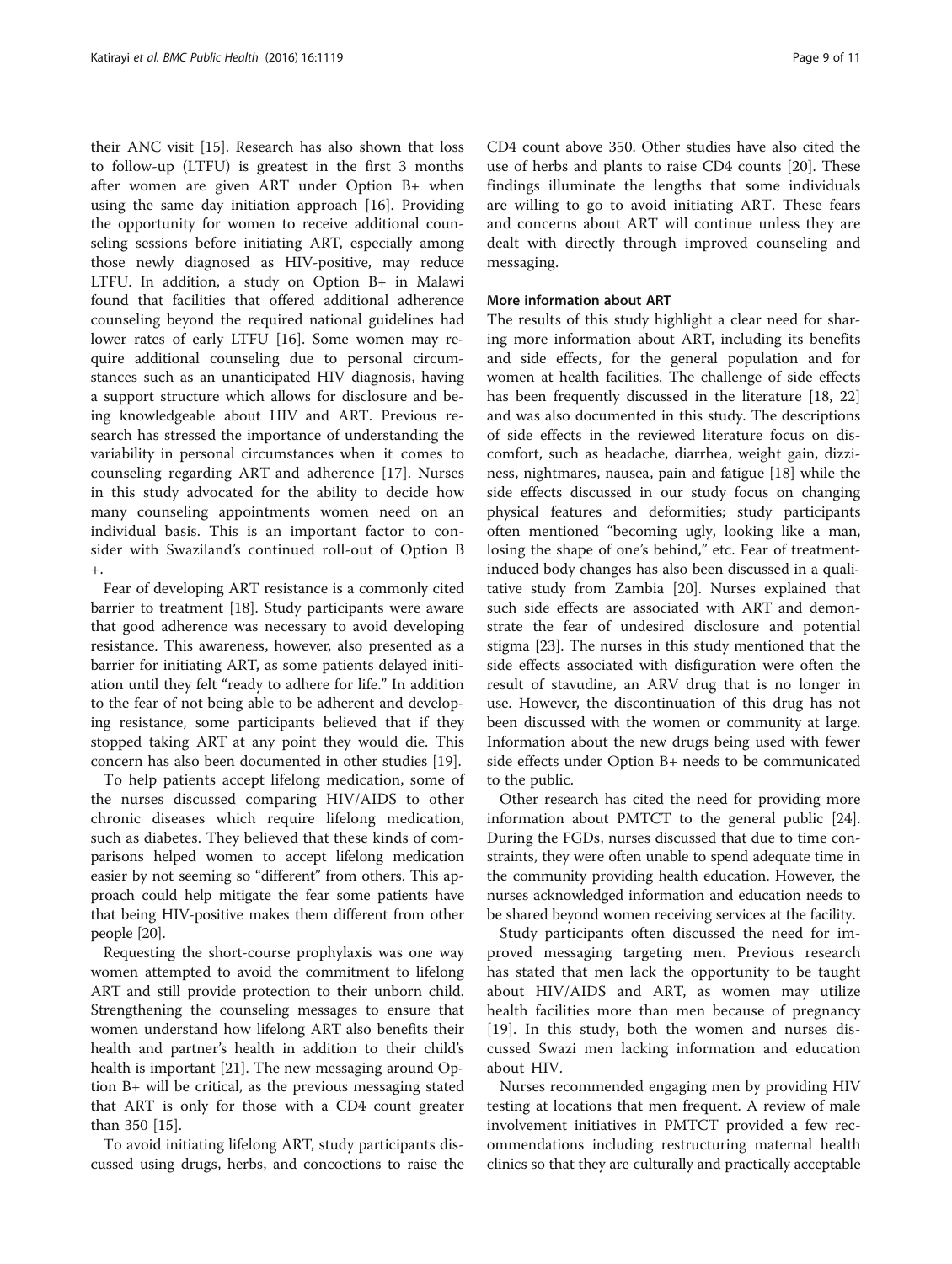to men, changing social and behavioral norms through use of peer programs and community leaders and adding outreach programs such as providing HIV testing at home, personal invitations and other approaches, but results are very mixed across country settings [[25](#page-10-0)].

Study participants also discussed that Swazi men have strong fears about HIV testing and claimed that some men even discourage their partners from receiving ANC services [\[26\]](#page-10-0), as some men assume that their partner's positive status is an indication of their own HIV status [[27, 28\]](#page-10-0). One study noted that some women experienced direct discouragement from their partner and that women who did not live with their boyfriends had more support to join a PMTCT program [\[24\]](#page-10-0) which could perhaps be attributed to stigma and fear of ARVs being seen in the house. In a study in Lesotho some nurses claimed that fear of disclosing to the partner is the main obstacle, as the men will then blame the woman for bringing HIV into the house [\[29](#page-10-0)].

With Option B+ significantly increasing the number of women that will begin lifelong ART, it will become even more important to engage the community, especially men about the importance of lifelong ART to ensure women receive support to initiate and adhere to ART. The nurses recommend that men receive information about HIV and ART at the locations they frequent such as "dip tanks", churches and community meetings. Other organizations in Swaziland are currently informing and educating men about HIV at their workplaces (especially in the urban areas). However, more information is needed about where is the best place to provide educational messages to men, who would be the best persons to provide these education messages to men, which messages are most effective with men and where is the best place for men to receive HIV tests.

#### Strengths and limitations

One of the strengths of this study was the use of two data collection methods (interviews and FGDs) to understand both the individual experience and the general perspective of pregnant women and nurses. One limitation was interviews being conducted by nurse midwives who may have been involved in the care of study participants. Another limitation was having only one FGD with women who did not initiate ART; this was a result of challenges recruiting this population.

# Conclusion

As Option B+ continues to be rolled-out across Swaziland, an increasing number of women who may be asymptomatic and feeling "healthy" will be asked to initiate lifelong ART. Both women and nurses discussed major concerns about the commitment of lifelong ART. The findings highlight the need for strengthened messaging about the

benefits of lifelong ART, specifically to the mother and her partner.

In addition, there is an increased need for information sharing with the community about the current drugs being used in ART, and specifically informing the public that the drug which caused lipodystrophy deformities is no longer in use. As patients tend to have many questions regarding drug side effects, nurses and other health staff should discuss the side effects promptly with the patients to alleviate their inaccurate perceptions.

One method proposed by the nurses to decrease LTFU is allowing increased flexibility for nurses to determine the number of adherence counseling sessions a specific woman receives. Creating a flexible system in which nurses can identify those who need additional counseling could enable nurses to keep women at higher risk of LTFU within the system. Implementing and improving systems that follow mother-baby pairs through the risk period for MTCT and tracking those who do not return to the facility has become increasingly important under Option B+ [\[30](#page-10-0)].

To address the information gap among men about HIV and ART, study participants cited the importance of targeted messaging and knowledge improvement, particularly around disclosure and status. As HIV and ART are still stigmatized topics, women are less likely to discuss them with their partners. It is well documented in the literature that disclosure is a significant challenge and directly affects adherence. Finding ways of accessing and educating men in the community about HIV and ART will be critical for Option B+ to be effective.

The findings from this study highlight the challenges that women have accepting lifelong ART. Previous research has explored barriers initiating PMTCT and ART but little research has sought to understand the concerns associated directly with ART being a lifelong commitment. Understanding what women are concerned about will aid in developing effective counseling messages, designing appropriate counseling structures, understanding where additional support is needed, and knowing where to target community level messages.

#### **Endnote**

Commonly used in Swaziland to describe short-course prophylaxis given during Option A.

#### Abbreviations

AIDS: Acquired immunodeficiency syndrome; ANC: Antenatal care; ART: Antiretroviral therapy; ARV: Antiretroviral drug; CD4: Cluster of differentiation 4; EGPAF: Elizabeth Glaser Pediatric AIDS Foundation; FGD: Focus group discussion; HIV: Human immunodeficiency virus; LTFU: Lost to follow-up; MTCT: Mother-to-child transmission; PMTCT: Prevention of motherto-child transmission; PNC: Post-natal care; WHO: World Health Organization

#### Acknowledgements

Not applicable.